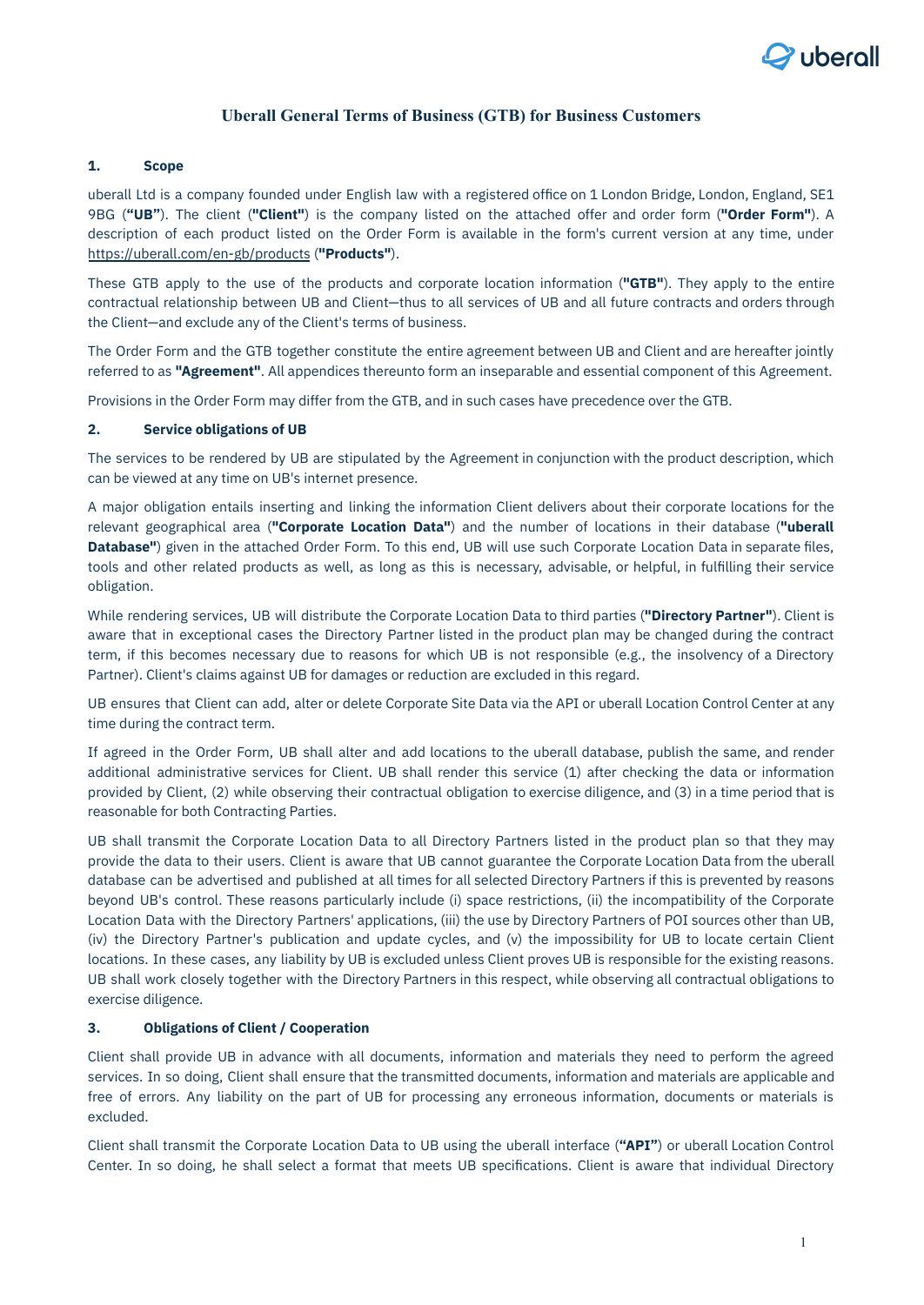

Partners do not support certain formats, or that some information cannot be shown completely in the form transmitted by Client, due to the technical requirements of individual Directory Partners. UB ensures that this information will be processed as optimally as the Directory Partner makes possible and will be shown or provided to the Directory Partner in question.

All Corporate Location Data and all information and materials provided will be checked for their lawfulness before being transmitted. If a legal breach or violation of common decency is present or possible, UB is authorized to refuse to process this information or these materials. UB shall inform Client thereof.

Client ensures to the best of his knowledge that

a. he is authorized to enter into this Agreement,

b. the Corporate Location Data, brands and logos included, as well as all additionally provided materials, information and documents, are free of any third-party rights, encumbrances or interests, and are suitable for integration in all the Directory Partners' products,

c. the Corporate Location data contains neither viruses, spyware nor other harmful source codes or materials, and are free from errors or imprecise data,

d. he has obtained, and will maintain, all contents, consents, approvals, permits and releases which are necessary to fulfill the obligations under this contract,

e. he will not violate any third-party rights by performing his obligations, especially intellectual property rights, and his existing obligations or agreements do not contradict or hinder such rights,

f. the Corporate Location Data is in no way illicit, harassing, obscene or pornographic, do not glorify violence, endanger youth or violate third-party rights, and are not otherwise inappropriate.

If any of the above obligations are violated, Client shall release UB and the Directory Partners from all third-party claims based on such violation, as well as from any costs incurred by asserting these claims (especially for legal d), unless Client can prove that UB or the Directory Partner was fully or partially to blame for the legal breach.

The Parties shall immediately inform each other if they learn of such a claim. If Client, UB or a Directory Partner faces such a claim, or if Client believes the Corporate Location Data could violate third-party intellectual property rights, Client shall immediately procure at his expense (i) the usage rights to the Corporate Location Data for UB, the Directory Partner and his partner company, or (ii) delete, replace or alter the data in question so that they no longer violate any rights.

## **4. Duration and termination**

The Agreement will enter into force as soon as both Parties sign the offer and Order Form (the **"Contract Inception"**). The duration and termination can be seen in the offer and Order Form and are extended by another 12 months automatically if not canceled at the end of their duration with a notice period of 90 days.

The right to terminate for cause remains unaffected by this; this right exists in particular if insolvency proceedings are initiated concerning a Contracting Party's assets, or a motion is made to this effect, or if a Party discontinues or threatens to discontinue their entire business or an essential part thereof.

Termination is required in written form.

### **5. Fees / Payment methods**

The services of UB selected under Item 2 and in the Order Form incur a fee after the Agreement is signed. In particular, the following fees will be due to UB:

- a. one-time fee after access has been set up (**"Setup Fee"**),
- b. monthly basic fee (**"Basic Fee(s)"**) during the contract term and the extension periods,
- c. a fee per location (**"POI"**) per month (the **"Location Fee(s)"**), which are always given in the Order Form.

The Location Fees are calculated based on the number of POIs at the end of each month. The Location Fees of each month are offset against the respective Basic Fee. If the Basic Fee for a particular month is completely offset by the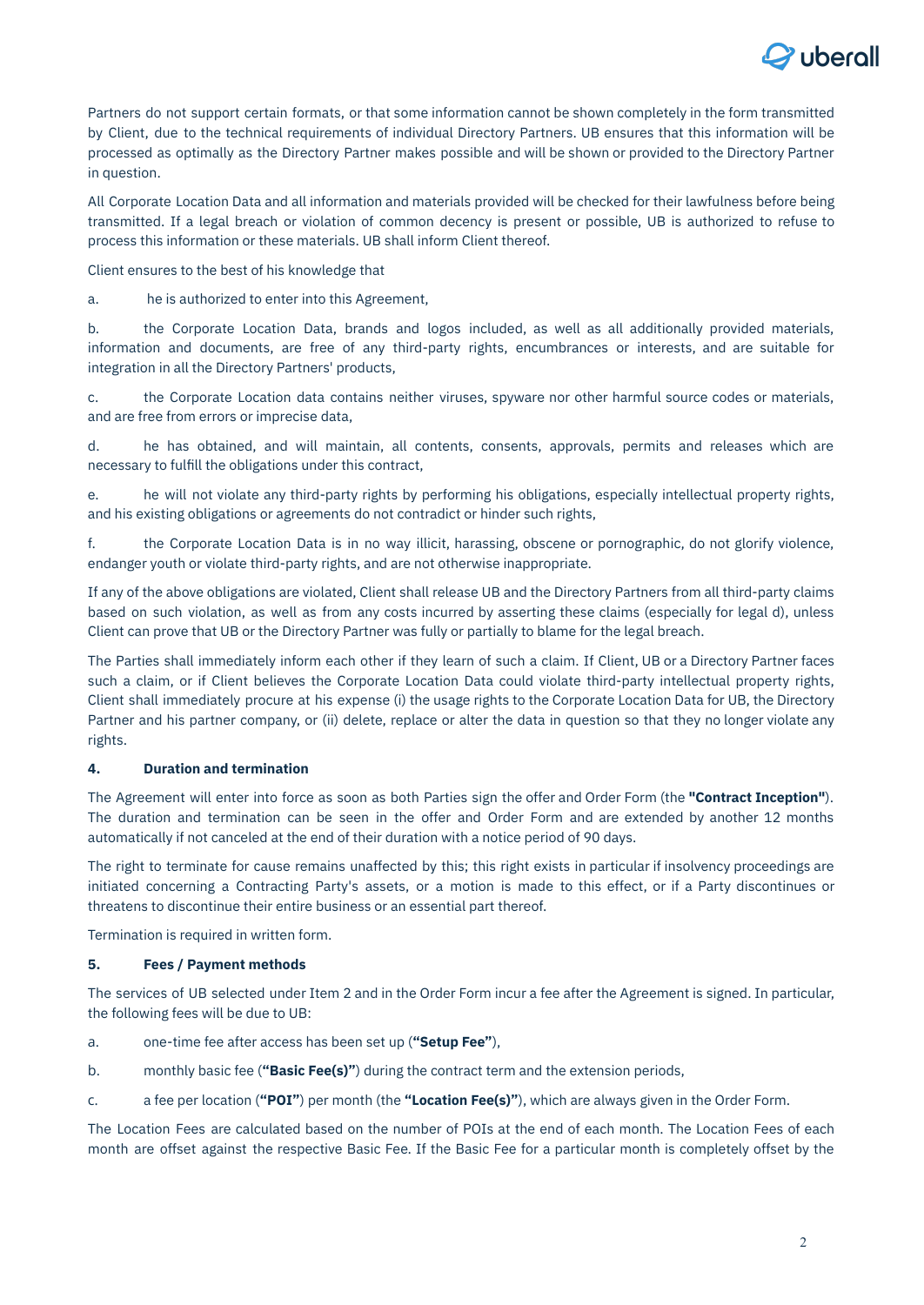

calculated Location Fees, Client shall pay the remaining Location Fees. The fees cannot be refunded. They do not include VAT or other applicable taxes. They cannot be offset against these.

The individual fees are payable immediately after UB issues an invoice and must be paid within 30 days. The Basic Fees and Location Fees are calculated and invoiced monthly unless different payment terms have been agreed in the signed offer. Statutory regulations apply in the event of default. Payments must be made in Euros unless the respective invoice stipulates differently.

## **6. License transfer/Usage rights**

Under the conditions of these GTB, and for the duration of the contract term, Client guarantees UB and their accepting partner companies the worldwide, simple, and transferable right to use without charge any or all of the Client's provided brand logos, symbols and other materials ("Client Materials") which are protected by copyright or other rights (e.g., photos, product catalogs, etc.). This usage right includes all rights and types of use which are necessary and helpful for UB to render their contractual services. It particularly includes the right (i) to combine, alter or augment the Corporate Location Data with other data obtained by UB and their partner company; (ii) to use the Corporate Location Data within UB, (iii) to update, store, download, run, reproduce, digitalise, duplicate, copy, translate or process the Corporate Location Data in the uberall database; (iv) to sell, ship, advertise, let, sublet, market, license, or sub-license products, either directly or indirectly, or to use to the full extent methods, processes and devices in any form, including all present or future scientific, digital, mechanical or electronic means, which contain the Corporate Location Data or products derived therefrom, (v) to present, reproduce, exhibit, publish, or exploit the Corporate Location Data or products derived therefrom (directly or in a distribution chain) to any Directory Partner through or for the use of any products from Directory Partners, and (vi) to allow the Directory Partners' users to use the Corporate Location Data indirectly through the Directory Partner.

UB is strictly prohibited from disposing of or otherwise selling the Client materials provided solely by Client, since this is not covered by the transfer of rights.

It is hereby clarified that UB is allowed to commission third parties to perform the activities named, and to grant them the necessary sub-licenses to the rights under this Agreement. If Client deletes, supplements, or alters Corporate Location Data, this will in no case affect a sub-license granted to the Directory Partners or their users by UB, as long as the deleted, supplemented or altered Corporate Location Data were used by the Directory Partners, their users, or both. Client hereby acknowledges and agrees that as soon as Corporate Location Data from Directory Partners or their users are utilized, UB will not be obligated to ensure that the respective data will be deleted from any services, systems or devices which are used under the control of the Directory Partners, their users, or third parties, or that the data will not be altered or used by the persons named. This also applies mutatis mutandis if the contractual relationship between UB and Client is terminated. To comply with data protection legal standards, UB will inform all directory partners in the event of a termination of the contractual agreement with the client and/or should the client wish to remove any personally identifying information or other information related to data protection.

## **7. Maintenance of Secrecy**

**"Confidential Information"** is defined as this Agreement as well as any information relating to UB, Client, their respective customers or business partners, and any secret information revealed under circumstances which would reasonably be considered confidential, whether the information is relayed verbally, pictorially, in writing or using another medium. The Parties shall not reveal any confidential information without the other's written consent. This includes the use of logos and names for marketing or advertising purposes.

## **8. Liability**

UB is liable for contractually agreed main obligations in accordance with statutory provisions.

If UB erroneously processes Corporate Location Data from Client (by inclusion, linking, etc.), UB is not liable if UB rectifies the error during a time period which is reasonable for both Parties.

UB is not liable for damages if Client administers or uses the provided API or uberall Location Control Centers in a faulty or inadequate manner.

UB shall comply with all applicable statutory provisions while rendering their services, including, but not limited to, relevant provisions of data protection law, competition law and industrial property rights (including copyright and trademark law).